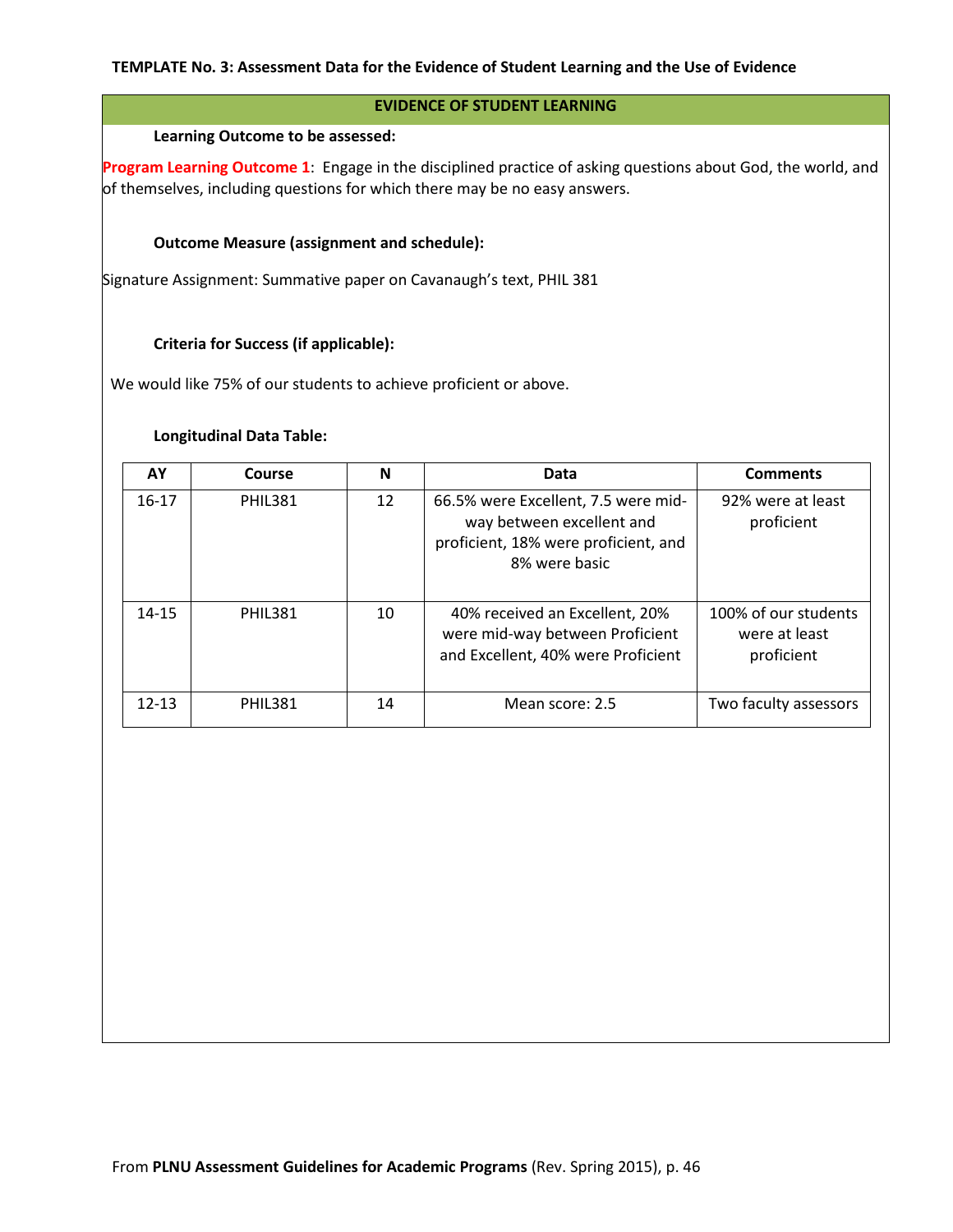#### **USE OF EVIDENCE OF STUDENT LEARNING**

#### **Conclusions Drawn from Data:**

The assessment shows that we are on track for achieving the outcomes. There is a higher rate of "excellence" for smaller class sizes, however.

#### **Changes to be Made Based on Data:**

At 23 students, the course was large relative to recent years and this impacted the class atmosphere and required a change in both teaching approach as well as requirements. Moreover, the venue made it difficult to achieve the sort of robust class discussion that typified other years. The longitudinal data is insufficient to show whether or not this year is anomalous. However, this data does suggest the need for changes when the student enrollment is above 18-20. Changes: the course is typically taught as a seminar, discussion focused course. As such, there has been an emphasis on student presentations. While discussion and student presentation will remain an important component, there will be an added stress on discursive lecture, group activity, and movement/figure compare/contrast assignments when enrollment moves past the level sustainable in a seminar style environment.

#### **Rubric Used:**

\*Philosophy Rubric for PLO #1 and PLO #3

Failure: Shows minimal engagement with the topic. Failing to recognize multiple dimensions or perspectives; lacking even basic observations

Basic: Shows some engagement with the topic without elaboration; offers basic observations but rarely original insight

Proficient: Demonstrates engagement with the topic, recognizing multiple dimension and/ or perspectives; offers some insight

Excellent: Demonstrates engagement with the topic, recognizing multiple dimensions and/or perspectives with elaboration and depth, offers considerable insight

\*See www.roanoke.edu for source.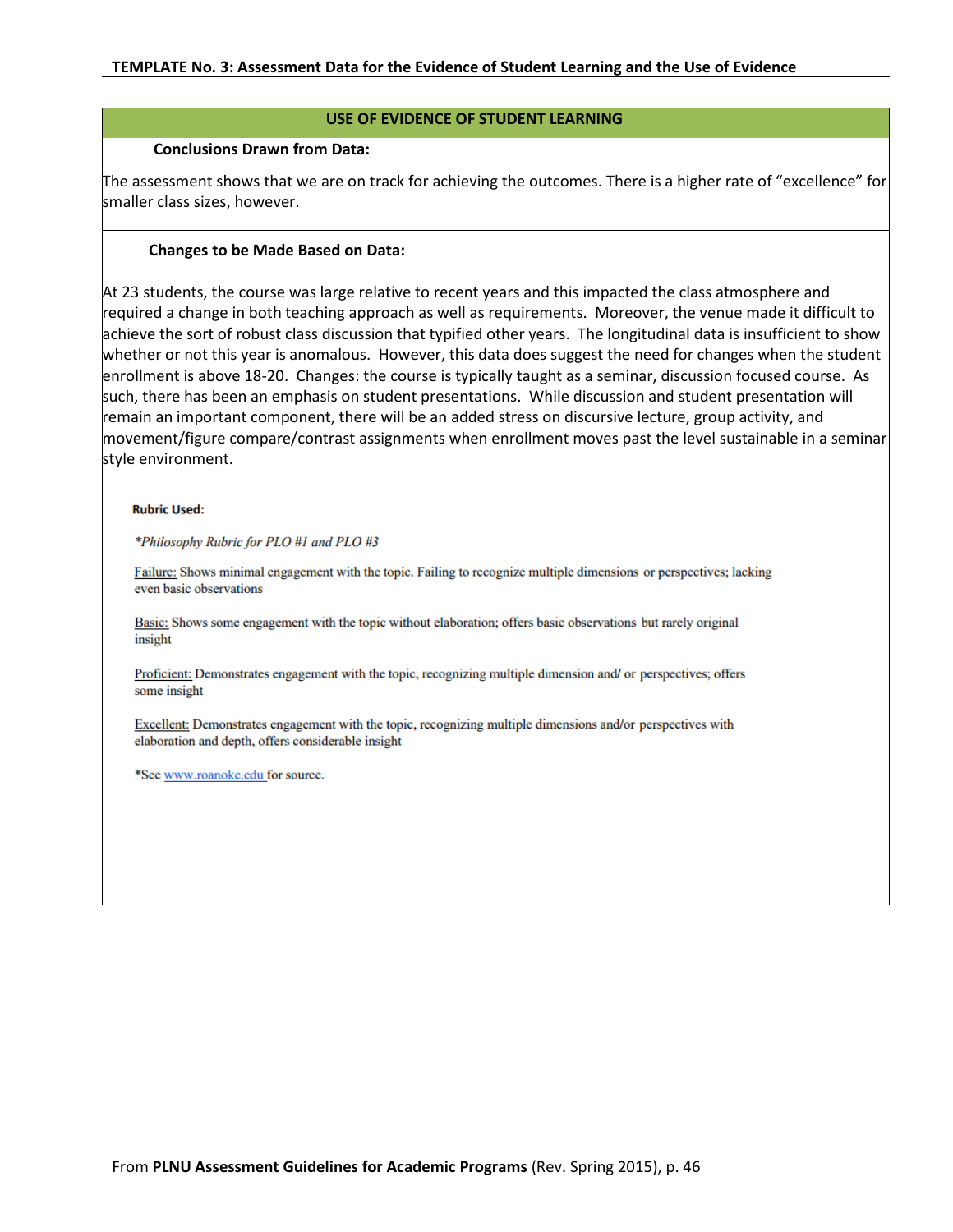#### **EVIDENCE OF STUDENT LEARNING**

### **Learning Outcome to be assessed:**

**Program Learning Outcome 2**: Students will differentiate among interrelated movements or figures in the history of philosophy.

### **Outcome Measure (assignment and schedule):**

Signature Assignment: Final Matching Exam: Students responded to an objective test that measured their proficiency according to the established rubric. The assessment tool is housed in PHL 302 Descartes through Hegel and is a matching exam at the end of the semester. Students will be asked to match philosophers with quotations from primary source readings. The quotes themselves are statements central to the philosopher and relevant to the movements within the historical period covered by the course.

## **Criteria for Success (if applicable):**

We would like 75% of our students to achieve proficient or above.

# **Longitudinal Data Table:**

14-15 PHIL 302 10 Mean Score: 90% Mean score falls within the "Excellent" range. 16-17 PHIL 302 23 Mean Score: 73% Mean score falls within the "Proficient" range. Individually, 57% scored in the "Excellent" range; 5% scored in the "Proficient" range; 38% scored in the "Basic" range.

## **USE OF EVIDENCE OF STUDENT LEARNING**

### **Conclusions Drawn from Data:**

The mean score, successfully used in 14-15 to show success for the assessment, does not tell the entire story here. While the mean is acceptable in the proficient range, there is a disparity in students with the major percentage clumped either in the excellent range or the basic range of the rubric; the proficient range is under populated. This suggests that while most students were successful, a statistically significant minority were not. Moreover, the assessment did not achieve the desired result of 75% of students being proficient or above— 62% fell in that category.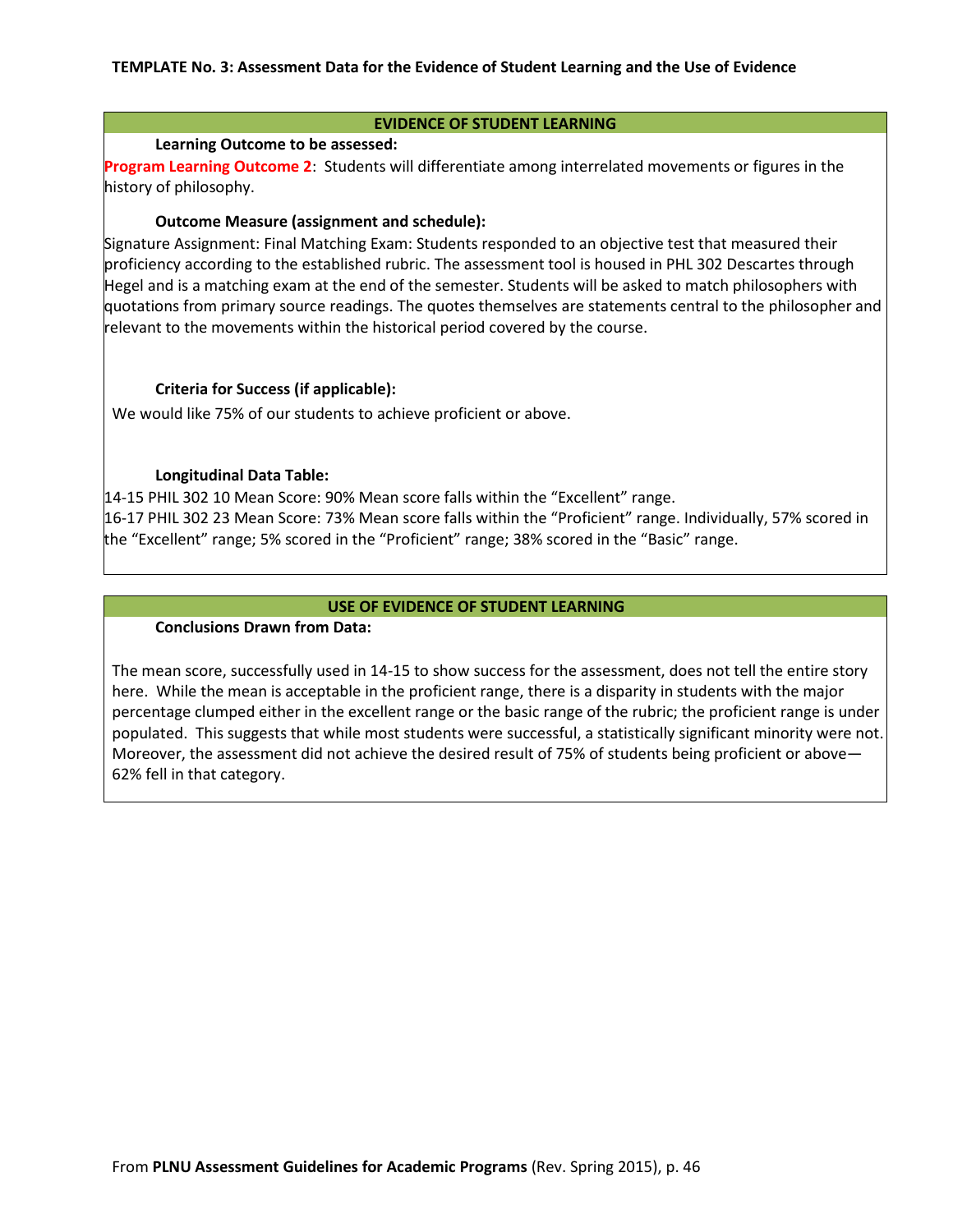# **Changes to be Made Based on Data:**

At 23 students, the course was large relative to recent years and this impacted the class atmosphere and required a change in both teaching approach as well as requirements. Moreover, the venue made it difficult to achieve the sort of robust class discussion that typified other years. The longitudinal data is insufficient to show whether or not this year is anomalous. However, this data does suggest the need for changes when the student enrollment is above 18-20. Changes: the course is typically taught as a seminar, discussion focused course. As such, there has been an emphasis on student presentations. While discussion and student presentation will remain an important component, there will be an added stress on discursive lecture, group activity, and movement/figure compare/contrast assignments when enrollment moves past the level sustainable in a seminar style environment.

**Rubric Used:** Final Matching Exam Scoring Failure (below 40%) Basic (40-59%) Proficient (60-79%) Excellent (80-100%)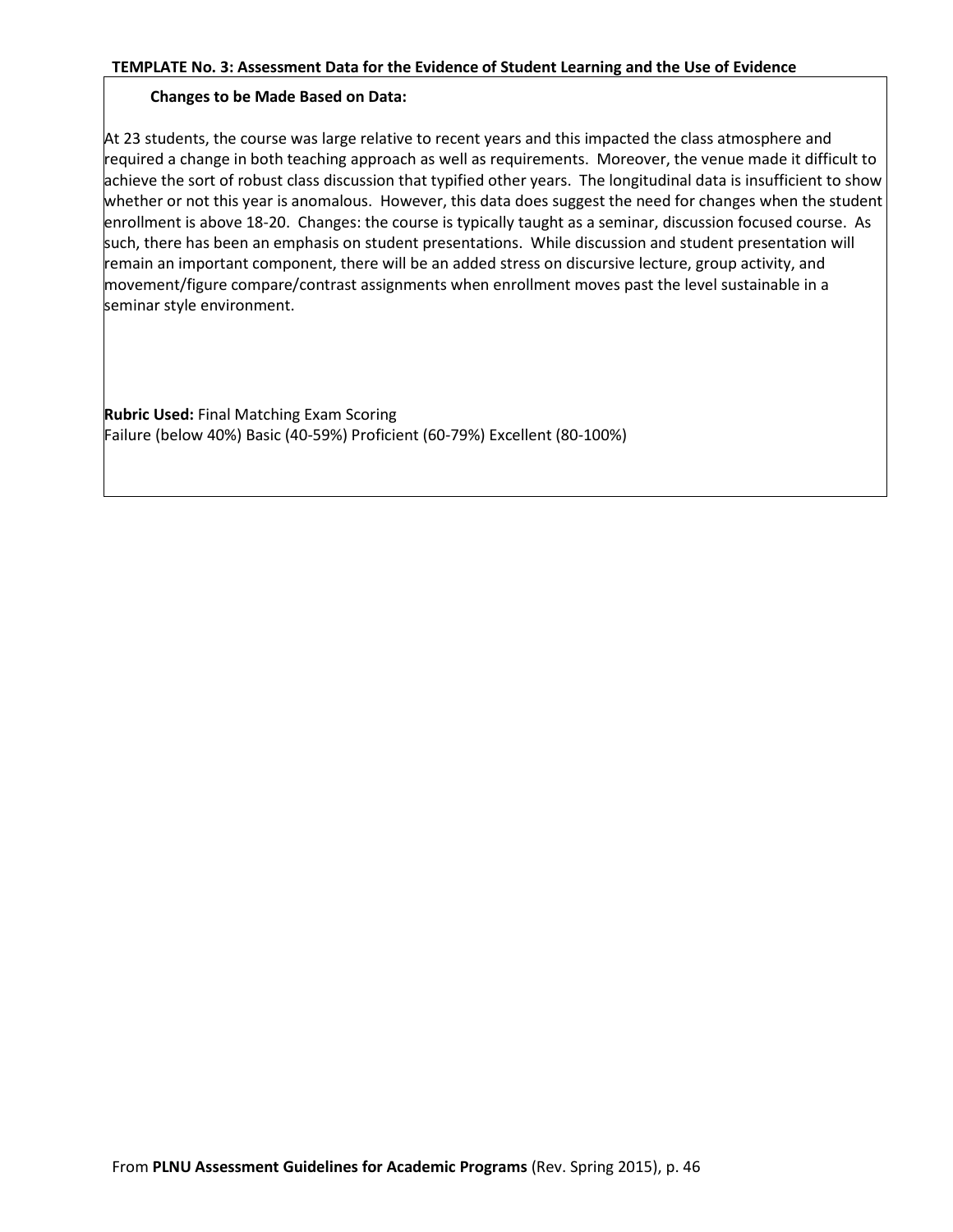#### **EVIDENCE OF STUDENT LEARNING**

### **Learning Outcome to be assessed:**

**Program Learning Outcome 3**: Evaluate the strengths and weaknesses of human reasoning or experience to provide an adequate account of significant issues that relates to our human condition, the world, ethics, and Christian life.

### **Outcome Measure (assignment and schedule):**

Signature Assignment: Summative paper on Cavanaugh's text, PHIL 381

## **Criteria for Success (if applicable):**

We would like 75% of our students to achieve proficient or above.

### **Longitudinal Data Table:**

| AY        | Course         | N  | Data                                                  | <b>Comments</b>       |
|-----------|----------------|----|-------------------------------------------------------|-----------------------|
| $16 - 17$ | <b>PHIL381</b> | 17 | 30% were excellent, 35% were mid-way between          | 100% were at least    |
|           |                |    | excellent and proficient, 30% were proficient, and 5% | proficient            |
|           |                |    | were between basic and proficient                     |                       |
| $14 - 15$ | <b>PHIL381</b> | 10 | 100% of our students were at least proficient. 40%    | Two faculty assessors |
|           |                |    | received an Excellent, 20% were mid-way between       |                       |
|           |                |    | Proficient and Excellent, 40% were proficient         |                       |
| $12 - 13$ | <b>PHIL381</b> | 14 | Mean score: 2.46                                      | Two faculty assessors |
|           |                |    |                                                       |                       |

## **USE OF EVIDENCE OF STUDENT LEARNING**

# **Conclusions Drawn from Data:**

The assessment shows that we are on track for achieving the outcomes. There is a higher rate of "excellence" for smaller class sizes, however.